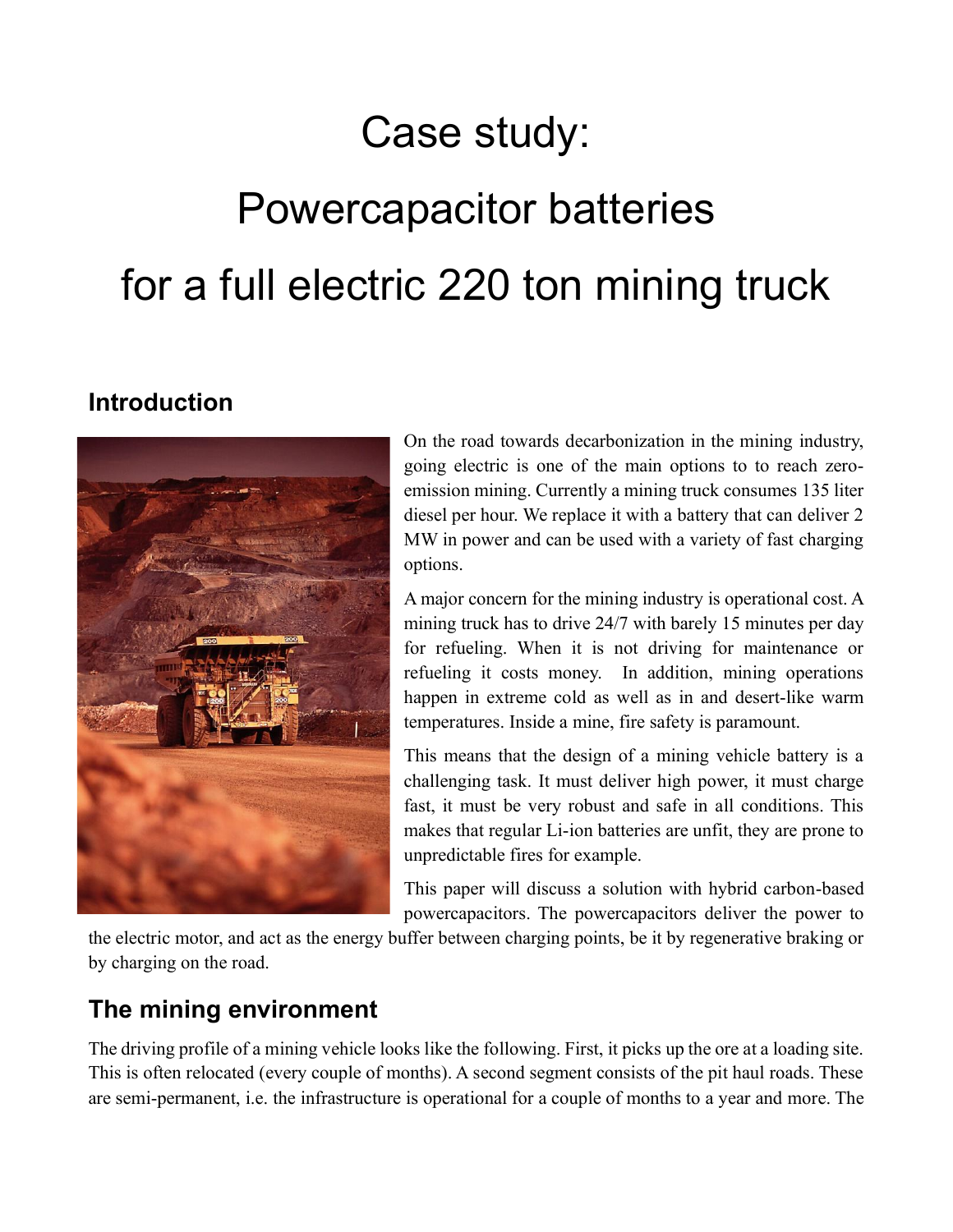last segment consists of long-term infrastructure where the ore crushing takes place. This part of the infrastructure can remain in place for up to 30 years.

Not always, but often the first segment of the mine is a road with a serious slope. When the truck is fully loaded this part requires a lot of energy and full power. In addition, it is difficult to put a charging infrastructure in this place because the road is winding and narrow and moves up as the ore is being extracted. The best locations for charging equipment are evidently on the more permanent parts of the road.

The mining vehicles themselves are huge and heavy. They measure as much as a 2-story house and weight 150 ton, being able to transport a few 100 tons of ore. The space for equipment in the truck is limited to 20 to 25  $m<sup>3</sup>$  with a weight limit of about 15 to 20 ton. With room to spare, this can house a powercapacity battery of around 600 to 900 kWh. While using a heavy diesel engine, the traction on the wheels is done using electric motors (like in train locomotives). Typical motor powers are 2 MW.

## **A typical driving profile**

As described, the mining environment is a demanding one. The combination of steep slopes and heavy loads also generate a rather dynamic load on the motors and hence on the energy needs to drive the motors. Therefore, it is also difficult to predict the energy consumption. The fuel for a full day's trip (about 3000 l) can be carried on board, but this is not possible with a battery as the energy density is much lower.

Below is a typical driving profile. It shows a mining truck leaving the mine on a steep road, hence requiring the full 2 MW in power. This is followed by a relatively flat road. At the end the ore is dumped, to reach the turning point. When the motor is idle on a down-ward slope, then regenerative braking can partly recharge the battery as well.



Mining truck load profile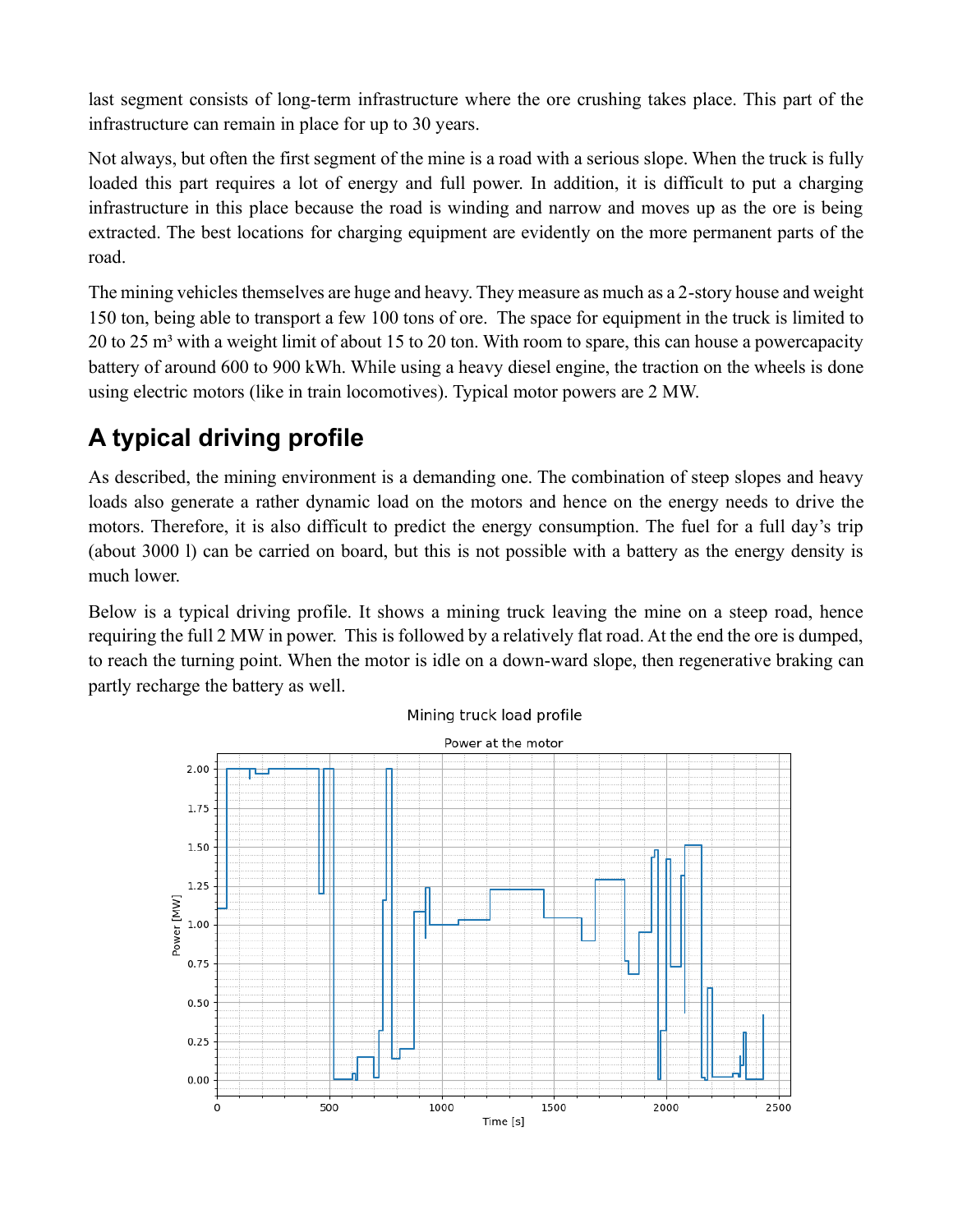In the graph below, the driving profile has been translated onto a power profile with the colored zones indication the charging zones (green: mobile charging, red: stationary charging). The assumption is that a 600 kWh battery is installed. Given the high power, hence high currents, requirements, a 1500V is selected as the nominal voltage. The first zone (green) is using overhead charging at a modest 2C rating (at 1.2 MW) and at the turn-around (red) a charger is used at 6C (3.6 MW). In the next section this driving profile is simulated to see how the battery evolves over such a trip.



#### **From diesel-electric to full electric**

Current mining trucks already use electric motors in a diesel-electric set-up. They also use overhead charging with a pantograph to ascend straight slopes. This allows them to drive uphill twice as fast as when only using the diesel-generator. See  $<sup>1</sup>$  [and](https://www.youtube.com/watch?v=oNTm-jd_4lE)  $<sup>2</sup>$  [for an example.](https://new.abb.com/news/detail/79698/abbs-high-power-battery-technology-helps-transition-to-all-electric-mining-operations)</sup></sup>

How can the diesel engine be eliminated altogether? As the truck already drives electrically, the solution is simple: take out the diesel engine and put in a sizable battery. What's the problem? The battery needs to output up to 2 MW in power and do that for 24 hr/day. How do we minimize the down-time due to charging? First, we allow charging while driving using the existing overhead wires. The battery can even

<sup>1.</sup> [https://www.youtube.com/watch?v=oNTm-jd\\_4lE](https://www.youtube.com/watch?v=oNTm-jd_4lE)

<sup>2.</sup> [https://new.abb.com/news/detail/79698/abbs-high-power-battery-technology-helps-transition-to-all](https://new.abb.com/news/detail/79698/abbs-high-power-battery-technology-helps-transition-to-all-electric-mining-operations)[electric-mining-operations](https://new.abb.com/news/detail/79698/abbs-high-power-battery-technology-helps-transition-to-all-electric-mining-operations)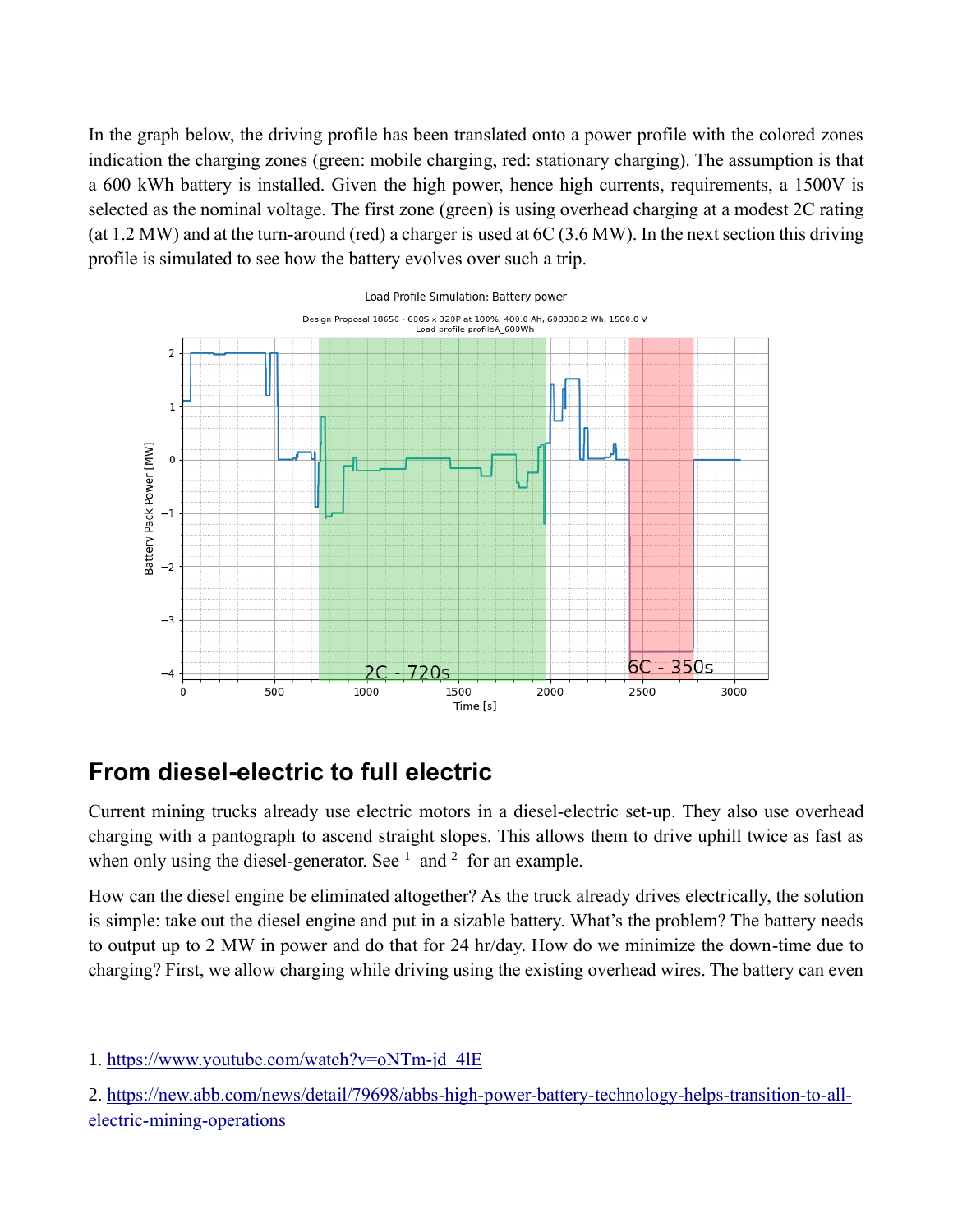boost the power when needed. Secondly, we use fast charging at the end of a trip. This is why hybrid powercapacitors come into play. They can deliver high power and charge very fast in a safe way.



#### **Hybrid powercapacitors**

Electricity can mainly be stored in batteries and capacitors. While batteries rely on a chemical reversible reaction (so-called redox reaction), (super)capacitors store the electric charges physically. This allows them to be charged and discharged very fast but they cannot store that much energy. Hybrid powercapacitors are a blend between these two types of devices. They store the charges like a supercapacitor, the anode uses the intercalation process like a Li-ion to store charges and the cathode stores charges like an EDLC. The result is a device that has good power capabilities with adequate energy storing capability. They inherit the safety, long lifetime and thermal properties of supercapacitors. As no dendrites can develop, the failure mode is "open-circuit" and hence no cell will short-circuit and deflagrate.

Hybrid powercapacitors can operate from -40°C to 80°C. In this temperature range the battery remains operational but below 0°C the instantaneous capacity is reduced. The capacity at low temperatures is not really lost and comes back due to self-heating if the battery is under load. The battery has at the start of its life 20000 cycles (till 75% capacity remaining). Even when capacity is lost over the years, it can still deliver the required power, although degradation then accelerates. Another advantage of hybrid power capacitors batteries is that there is no need for a BMS. This is addressed by a "parallel-first then serial" interconnection topology. This reduces the complexity and the probability of failure. And in contrast to Li-ion batteries there will be no formation of dendrites, this means that there will be no short circuit after the battery ages and no spontaneous combustion. The failure mode of a cell is open circuit, resulting in a resilient battery. Some capacity will be lost, but the battery remains operational. This makes for a good start in a fail-safe design.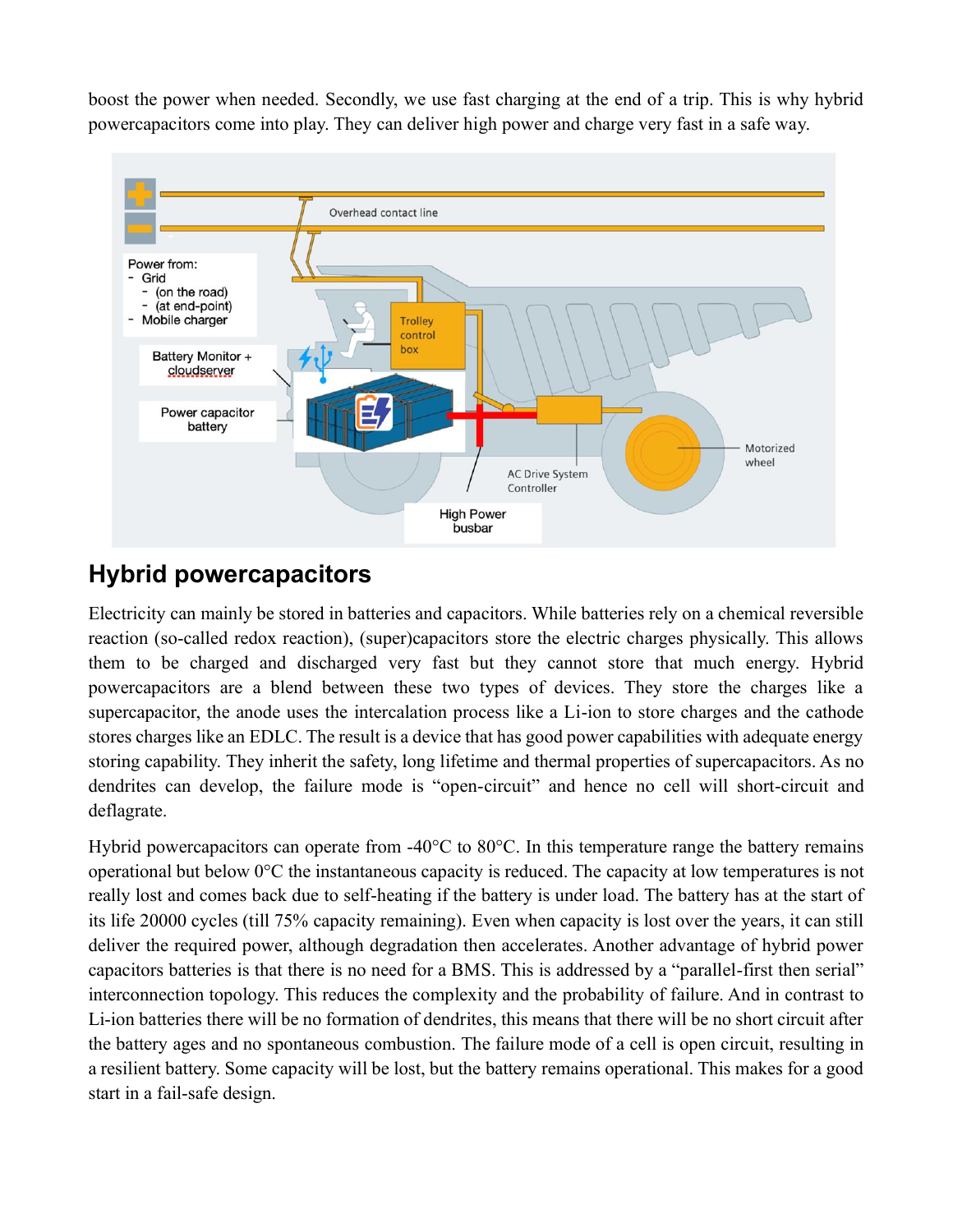#### **Simulating the driving profile**

The complete driving cycle above would require 715 kWh over 45 minutes. It is impossible to have a battery to drive a truck for an entire day. With possibly up to 28 cycles a day this would require a battery of 20MWh. Such a battery would be larger and heavier than the payload of the truck. Having a vehicle at rest for charging after one haul trip is an expensive solution as there needs to be twice as many vehicles (one in action, one charging) and it would require a serious power plant on the mining site. There are many possible solutions but we will only discuss a solution with charging infrastructure on the permanent part of the road. The battery has to be charged during the trip to minimize the truck round-trip time. On this driving profile, we can charge for about 720 seconds while driving. The rest has to be charged while queuing at the dig site. While a hybrid powercapacitor battery can discharge at 20C and charge at 12C, we take into account safety margins and aging effects. Hence, we charge at 2C on the road and at 6C while queueing to start a new trip. This also gives reasonable currents and constraints on the charging infrastructure. The first graph is a Voltage-Energy plot on the battery map. The next graphs show the expected current and evolution of the SoC (State of Charge) of the battery.





The C-rate is on average 2C with peaks up to 6.9C while charging and 4.4C while discharging. In general, the battery load is relatively low. This will increase as the battery ages but remains well within the maximum values.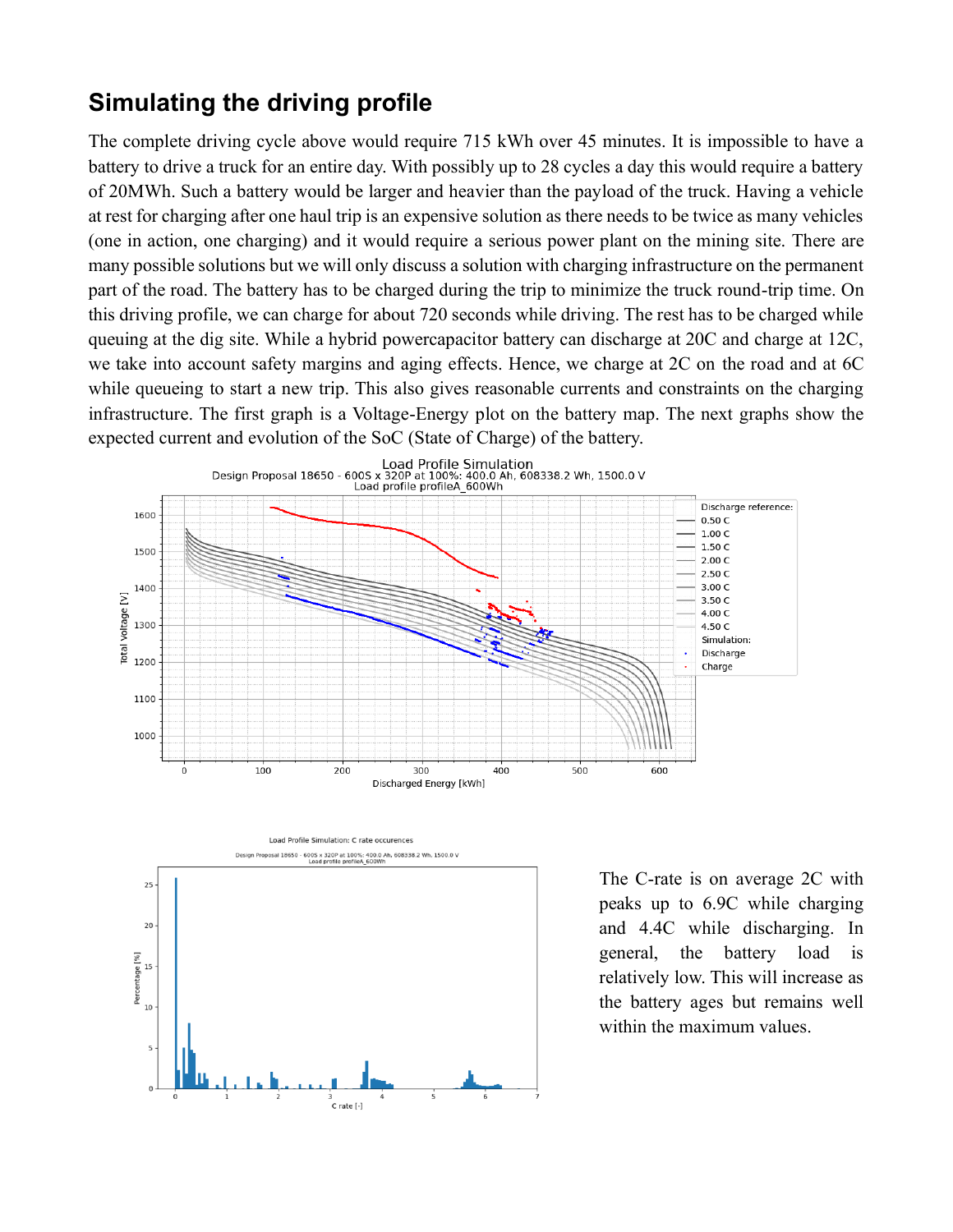

The graphs above show the evolution of the current and the evolution of the SoC level of the battery for the selected set-up. If for example it would be feasible to charge with higher currents on the overhead charging segment, then the end-of-trip charging time can be further reduced.

### **A modular battery**



The battery is constructed from 24 modules, divided over 4 lifting frames, resulting in compactness and modularity. Each frame contains four 25kWh modules. They will fit in a 2.6m x 1.8m x 1.9m space. The proposed solution requires 9  $m<sup>3</sup>$  with a total mass of 13 ton.

The design gives flexibility in the use of the battery. It is possible to change only one frame or module. In addition, it makes it easy to scale the solution to larger truck sizes by using more modules.

The battery should work in the range from 20 to 80% SoC. In this range the battery can optimally charge fast and have spare capacity when the trip deviates. The estimated calendar lifetime

is at least 2.8 years (till 75% capacity) after 20000 cycles. This can actually be more as the driving and charging profile keeps the battery away from very high and very low SoC levels. However as we can expect higher environmental temperatures, that reduce the lifetime, we ignore this beneficial effect. Note that the battery still has sufficient capacity after 20000 cycles to complete a second life with 20000 cycles, for example to be used as a buffer battery at the charging point. This calculation assumes that the battery consumes 19 (battery) cycles per day. One could increase the size of the battery, but this would add to the weight and cost. A smaller battery would also be able to deliver the power, but then the C-rate would increase. Also by staying below 6C, no complicated cooling solution is needed, only an external forced airflow around the battery modules.